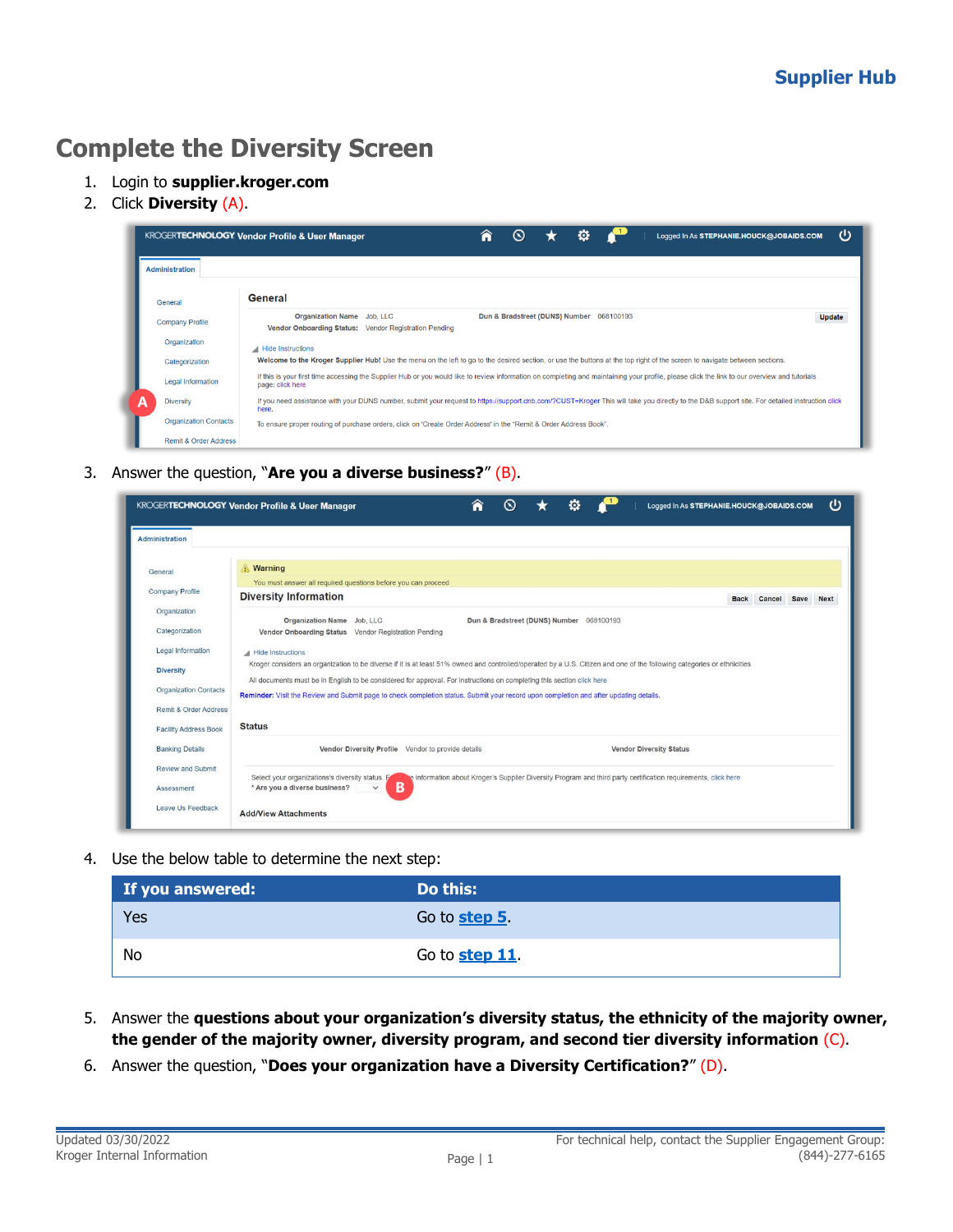## **Supplier Hub**

| <b>Review and Submit</b> | * Are you a diverse business? Yes v                                                                                      |                                                                      |                                    |  |                                                                                                                                                               |  |
|--------------------------|--------------------------------------------------------------------------------------------------------------------------|----------------------------------------------------------------------|------------------------------------|--|---------------------------------------------------------------------------------------------------------------------------------------------------------------|--|
|                          |                                                                                                                          | * Select your organization's diversity status.                       |                                    |  |                                                                                                                                                               |  |
| Assessment               | <b>Select</b>                                                                                                            | <b>Description</b>                                                   |                                    |  |                                                                                                                                                               |  |
|                          | □                                                                                                                        | Veteran Owned                                                        |                                    |  |                                                                                                                                                               |  |
| Leave Us Feedback        | $\Box$                                                                                                                   | Service Disabled Veteran                                             |                                    |  |                                                                                                                                                               |  |
|                          | □                                                                                                                        | Alaskan Native Corporation                                           |                                    |  |                                                                                                                                                               |  |
|                          | □                                                                                                                        | <b>Minority Owned Business</b>                                       |                                    |  |                                                                                                                                                               |  |
|                          | □                                                                                                                        | <b>Small Disadvantaged Business</b>                                  |                                    |  |                                                                                                                                                               |  |
|                          | $\Box$                                                                                                                   | <b>Women Owned Business</b>                                          |                                    |  |                                                                                                                                                               |  |
|                          | □                                                                                                                        | <b>LGBTQ</b>                                                         |                                    |  |                                                                                                                                                               |  |
|                          | $\bigcap$ Asian Indian<br>$\bigcirc$ Asian Pacific<br>$\bigcirc$ Hispanic<br>◯ Native American<br>◯ Non-Ethnic/Caucasian | * Select the gender of the majority owner:                           |                                    |  |                                                                                                                                                               |  |
|                          | $\bigcirc$ Female<br>$\bigcirc$ Male                                                                                     |                                                                      |                                    |  |                                                                                                                                                               |  |
|                          |                                                                                                                          | * Does your organization have a Diversity Program?                   | $\checkmark$                       |  |                                                                                                                                                               |  |
|                          |                                                                                                                          | * Is your company able to provide second tier diversity information? | $\checkmark$                       |  |                                                                                                                                                               |  |
|                          | D                                                                                                                        | * Does your organization have a Diversity Certification?             | $\checkmark$<br>certifying agency. |  | Kroger will also accept certification from any national, state, or local third party certifying agency. Upload a current diversity certification from a valid |  |

7. Use the below table to determine the next step:

| If you selected: | Do this:       |
|------------------|----------------|
| Yes              | Go to step 8   |
| No               | Go to step 11. |

<span id="page-1-0"></span>8. Click **Add Attachment** (E).

| ○ African American                | * Select the ethnicity of the majority owner:                             |                 |                       |                                                                                                                                                                     |               |                             |               |
|-----------------------------------|---------------------------------------------------------------------------|-----------------|-----------------------|---------------------------------------------------------------------------------------------------------------------------------------------------------------------|---------------|-----------------------------|---------------|
| $\bigcap$ Asian Indian            |                                                                           |                 |                       |                                                                                                                                                                     |               |                             |               |
| ○ Asian Pacific                   |                                                                           |                 |                       |                                                                                                                                                                     |               |                             |               |
| $\bigcirc$ Hispanic               |                                                                           |                 |                       |                                                                                                                                                                     |               |                             |               |
| ○ Native American                 |                                                                           |                 |                       |                                                                                                                                                                     |               |                             |               |
| O Non-Ethnic/Caucasian            |                                                                           |                 |                       |                                                                                                                                                                     |               |                             |               |
|                                   | * Select the gender of the majority owner:                                |                 |                       |                                                                                                                                                                     |               |                             |               |
| <b>O</b> Female                   |                                                                           |                 |                       |                                                                                                                                                                     |               |                             |               |
| $O$ Male                          |                                                                           |                 |                       |                                                                                                                                                                     |               |                             |               |
|                                   | * Does your organization have a Diversity Program? Yes v                  |                 |                       |                                                                                                                                                                     |               |                             |               |
|                                   | * Is your company able to provide second tier diversity information? No v |                 |                       |                                                                                                                                                                     |               |                             |               |
|                                   |                                                                           |                 | certifying agency.    | Kroger will also accept certification from any national, state, or local third party certifying agency. Upload a current diversity certification from a valid       |               |                             |               |
| <b>Add/View Attachments</b>       |                                                                           |                 |                       |                                                                                                                                                                     |               |                             |               |
| E                                 |                                                                           |                 |                       |                                                                                                                                                                     |               |                             |               |
| Kroge -                           |                                                                           |                 |                       | aso accept certification from any national, state, or local third party certifying agency. Upload a current diversity certification from a valid certifying agency. |               |                             |               |
| <b>Add Attachment</b><br>Category | ■ 記念画像▼ 画<br><b>Expiration Date</b>                                       | <b>Comments</b> | <b>Last Update By</b> | <b>Last Update Date</b>                                                                                                                                             | <b>Status</b> | <b>Update View Document</b> | <b>Delete</b> |

- 9. Select a **Category** from the drop-down box, **input the Expiration Date, any comments, and choose your file** (F).
- 10. Click **Apply** (G).